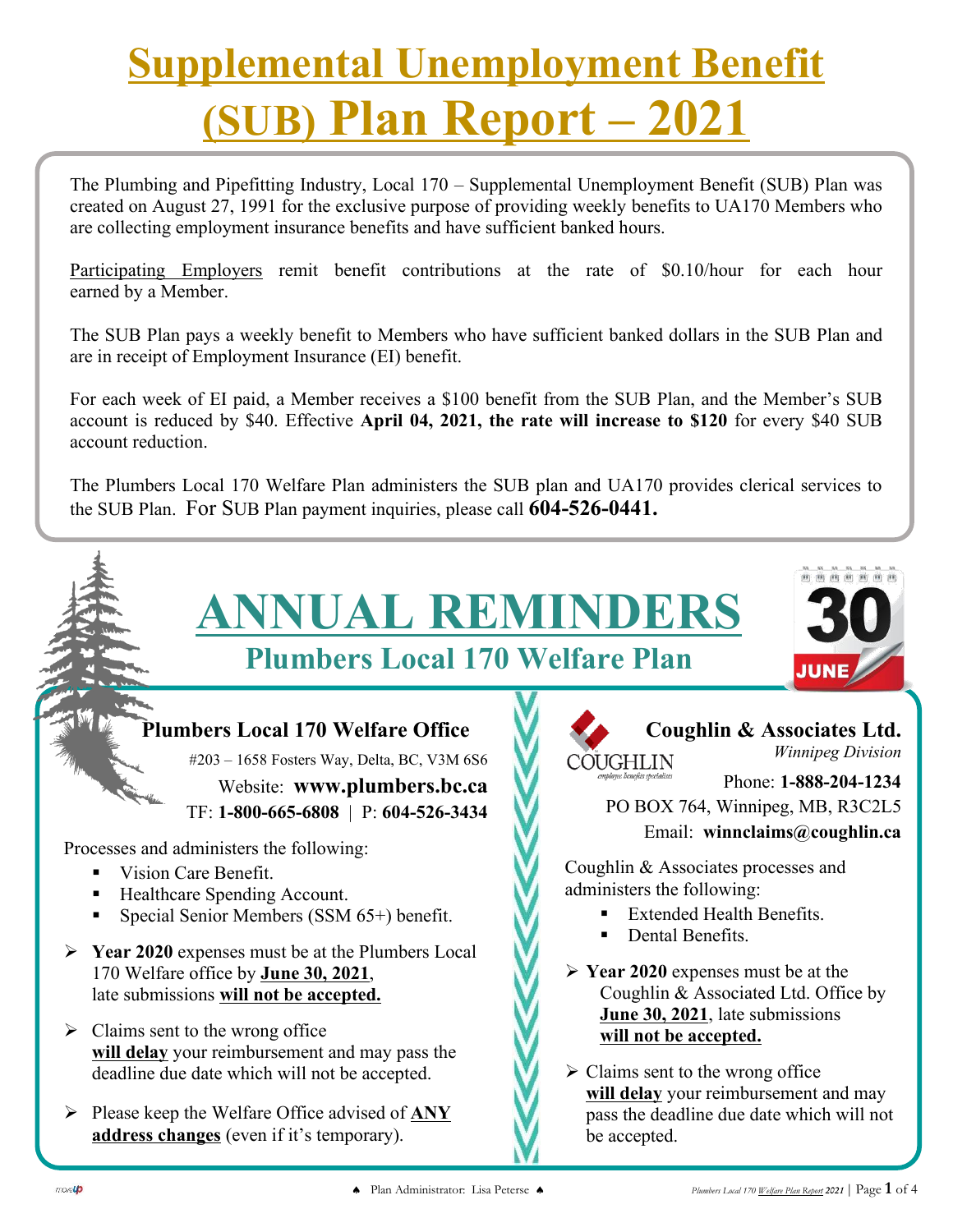## Plumbing and Pipefitting Workers Local 170 **Welfare and Pension Plan**

I would like to take this opportunity to announce the retirement of **Al Phillips, Sr.** from the Pension Plan Board of Trustees. Al joined the Board 16-years ago serving as Pension Trustee then Chairman for the past 13-years. We express our thanks and gratitude for his unconditional commitment, knowledge and input and extend our best wishes to him.

I am pleased to announce that **Tom McKinley will succeed AI as the newly** elected Pension Chairman.

• Lisa Peterse – Plan Administrator

#### **Pension Plan Board of Trustees:**

UNION (elected): Tom McKinley | James Lindsell | A.D. Al Phillips | Bryan Stocking MANAGEMENT (appointed): Gerry Forcier | Jim Stewart | Mike Vesterback

I would like to take this opportunity to thank **Brian McKinley** for his tenure on the Welfare Plan Board of Trustees. Brian joined the Board 10-years ago serving as Welfare Trustee then Chairman for the past 08-years. We express our thanks and gratitude for his experience, knowledge and invaluable support and extend our best wishes to his future endeavors.

I am pleased to announce Jack Allard as the newly elected Welfare Chairman.

 $\triangle$  Lisa Peterse – Plan Administrator  $\triangle$ 

#### **Welfare Plan Board of Trustees:**

UNION (elected): Jack Allard | Jason Bulizuk | A.D. Al Phillips | Russel J. St Eloi

MANAGEMENT (appointed): Russ Davidson | Jamie McKenzie | Rick Musil

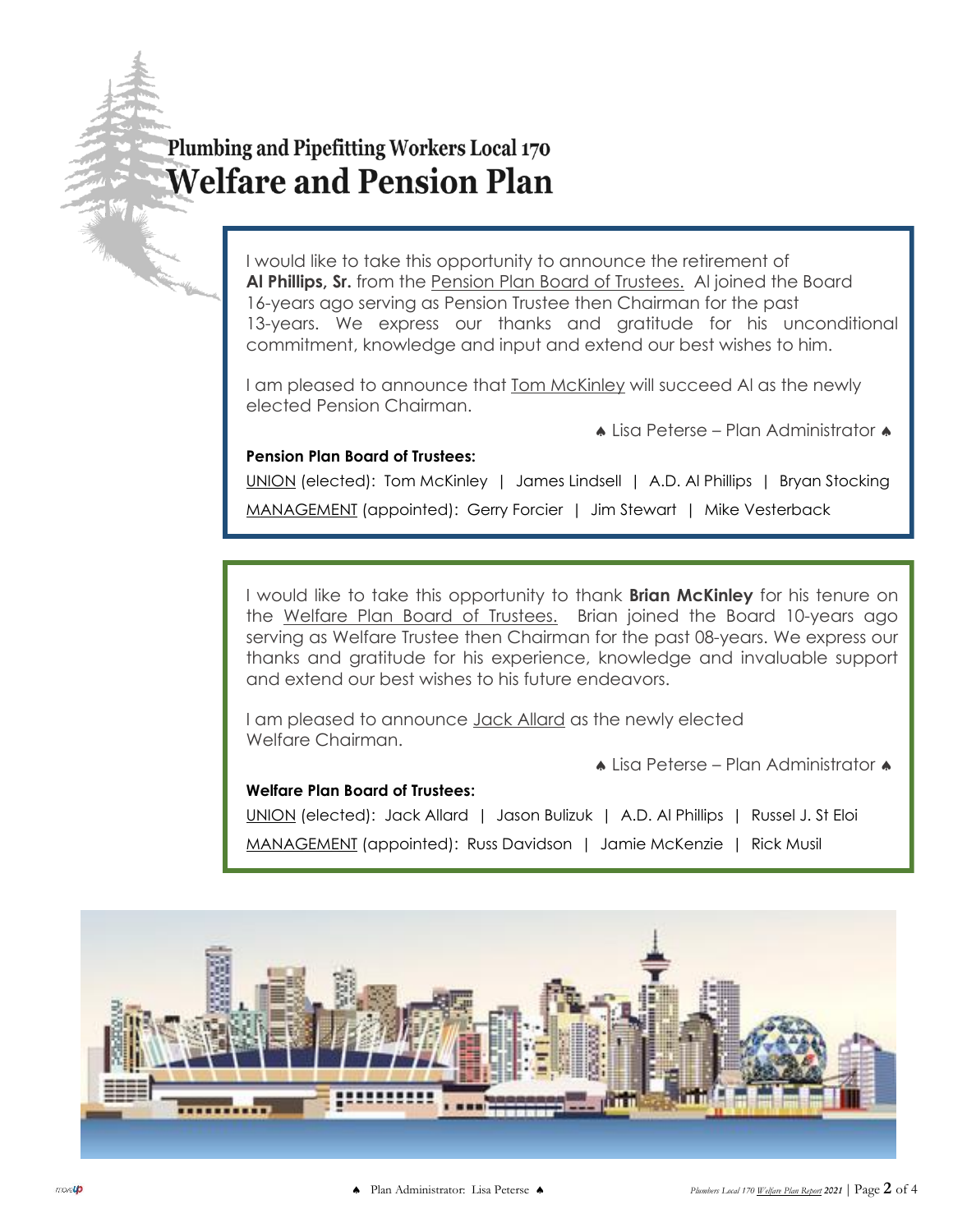# **WELFARE REPORT – 2021**

# **Plumbers Local 170 Welfare Plan**

**Please join us in welcoming your Welfare Plan Board of Trustees:** UNION (elected): Jack Allard | Jason Bulizuk | A.D. Al Phillips | Russel J. St Eloi

MANAGEMENT (appointed): Russ Davidson | Jamie McKenzie | Rick Musil

### **GENERAL INFORMATION for the Plan Year ending SEPTEMBER 30, 2020:**

- The average monthly covered Members were 2,066, an increase from 1,880 last year.
- The average hours worked per month reflected: 284,656 hours as of September 30, 2020.
- ◼ **Life insurance and Accidental Death & Dismemberment (AD&D)**: There were 05 life insurance claims totaling **\$382,500** at Sept.30/20, and there was **0** AD&D claim.
- Plan Paid Coverage (PPC): there were 27 covered Members and 05 Survivors (Survivors of a deceased covered member are eligible to have their own coverage for up to 2-years).
- Long Term Disability (LTD): Covered members on long term disability accrue pension hours at a rate equal to the industry average of hours worked over the past 3-years. The accrual rate to be used is 1,400-hours for the period October 01, 2019 to September 30, 2020. There were **22** LTD Members, an average monthly cost at **\$30,684** to the Plan.
- **Special Senior Members (SSM)**: the Plan paid 362 Special Senior Member claims in year 2020 in the amount of **\$273,260** . Eligible claims are reimbursed at 100% to a maximum of **\$900/year** + \$35 PSA Test.
- Weekly Wage Indemnity (WWI) short term disability: there were 77 claims. Total paid out: \$222,464. WWI claims incurred on or after January 01, 2020 were paid \$573 per week.
- **Extended Health Benefits (EHB)**: For the fiscal period ended September 30, 2020, there was an increase in health benefit claims to a total of **\$2,114,746**.
- **Dental Benefits**: For the fiscal period ended September 30, 2020, dental benefit claims total of \$2,030,065.
- **<u>Vision Care Benefits</u>**: For the fiscal period ended Sept. 30, 2020, Vision Care claims total of \$417,389.
- **Welfare Plan Enhancement 2021:** See next page for a detailed summary of Plan Enhancements.
- **Healthcare Spending Accounting (H.S.A.)**:

A Members H.S.A. allocation is based on their worked hours in 2020. The Welfare Plan Board of Trustees have renewed the H.S.A. and is **effective July 01, 2021 and set to expire June 30, 2022**. As a cost-saving measure to the Welfare Plan, HSA has been administered in-house in the Welfare Plan Office since September 01, 2020.